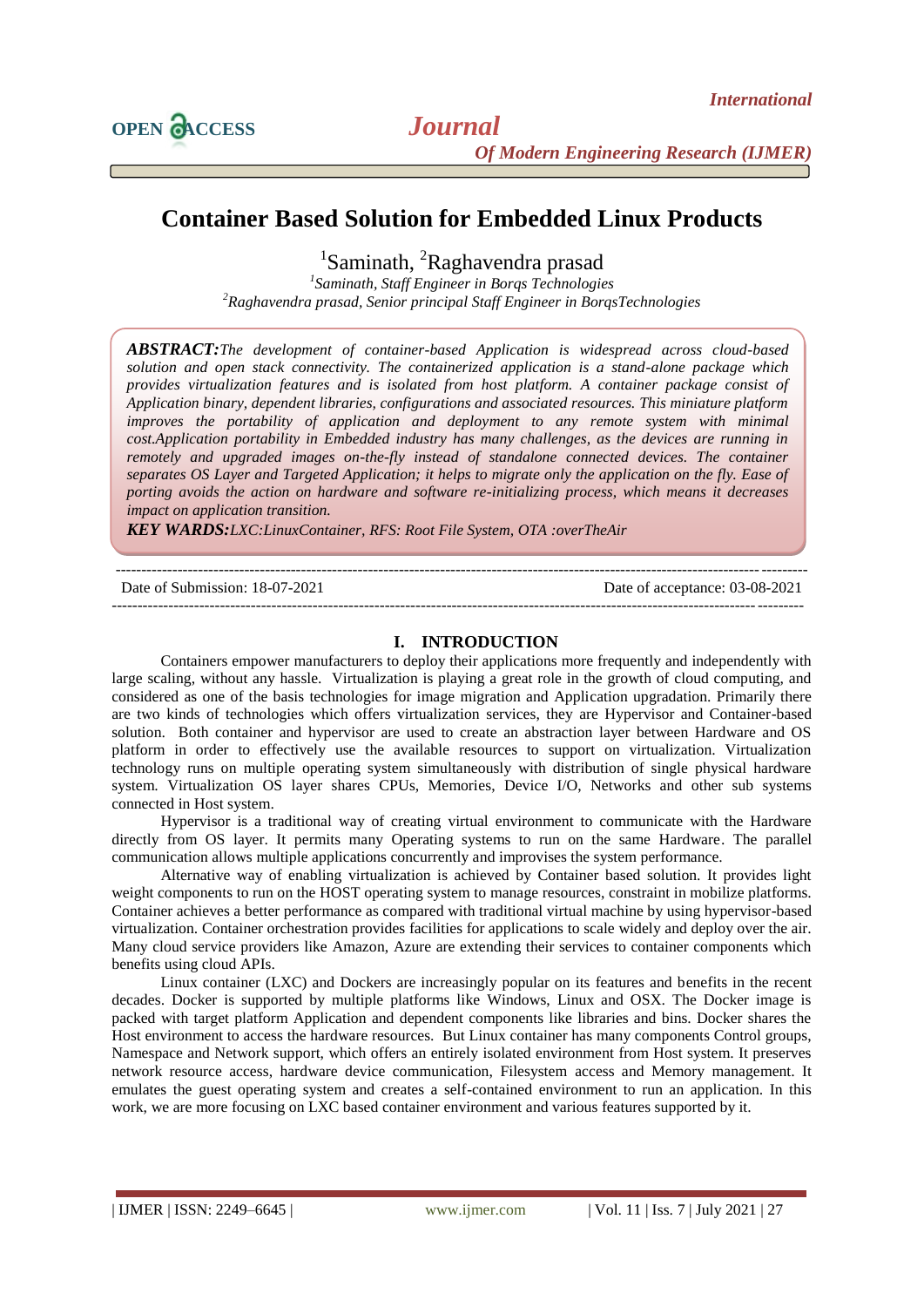# **II. LXC COMPONENTS**

LXC requires various HOST operating-system components to deploy on it. Namespace mechanism emphasizes on data isolation and it makes an abstraction on resources accessed by any process. The Cgroup mechanism focuses more on performance isolation by limiting the number of resources. Networking component is bringing the networking feature to LXC container and allows access to internet inside the container. LXC component runs only on Linux host platform. All the configuration and features are needed by LXC to be enabled in the Kernel and User space layer. These features should be exposed to container Image layer in run time and applications can utilize it. Two major components are required to run the LXC on Host machine, Container Engine and Container Image. The details of the components are explained in Figure-1.



**Figure -1: High level LXC container components**

# *2.1 Container Engine*

Container engine is the heart of LXC components and it provides life-cycle management of the containers. Container engine configuration is required in kernel and user space layer. Kernel modules limit the resources and isolates the CPU, memory, disk I/O and network's usage by multiple processes. LXC supporting filesystem need to be configured in kernel modules.

Another core component of LXC user-space tool is lxclib, the API library and set of binaries which is used to control containers. A set of templates is used to create container images in runtime. The executables and libraries should be compatible with host platform. LXC binaries use configurations and templates to start the system containers with specific features. Lxc-create utility is use to download lxc image from remote server or host machine. Lxc-start and lxc-stop are used to start and halt the container image. Similarly, lxc-attach utility is used to start the Application inside container, which is isolated from host system.

Templates contain set of APIs to download the container images and initialize the runtime environment of the specific container distribution. LXC configuration files define the behavior of containers like IO ports, networking and filesystem mounting. It brings various network support to container to connect with network interfaces. There are two types of configuration, system-wide configuration for global container features and container specific configuration for detailed container image settings. Configuration allows to amend the container capability. Mount option allows to access the host partition from inside container for file read/write operation.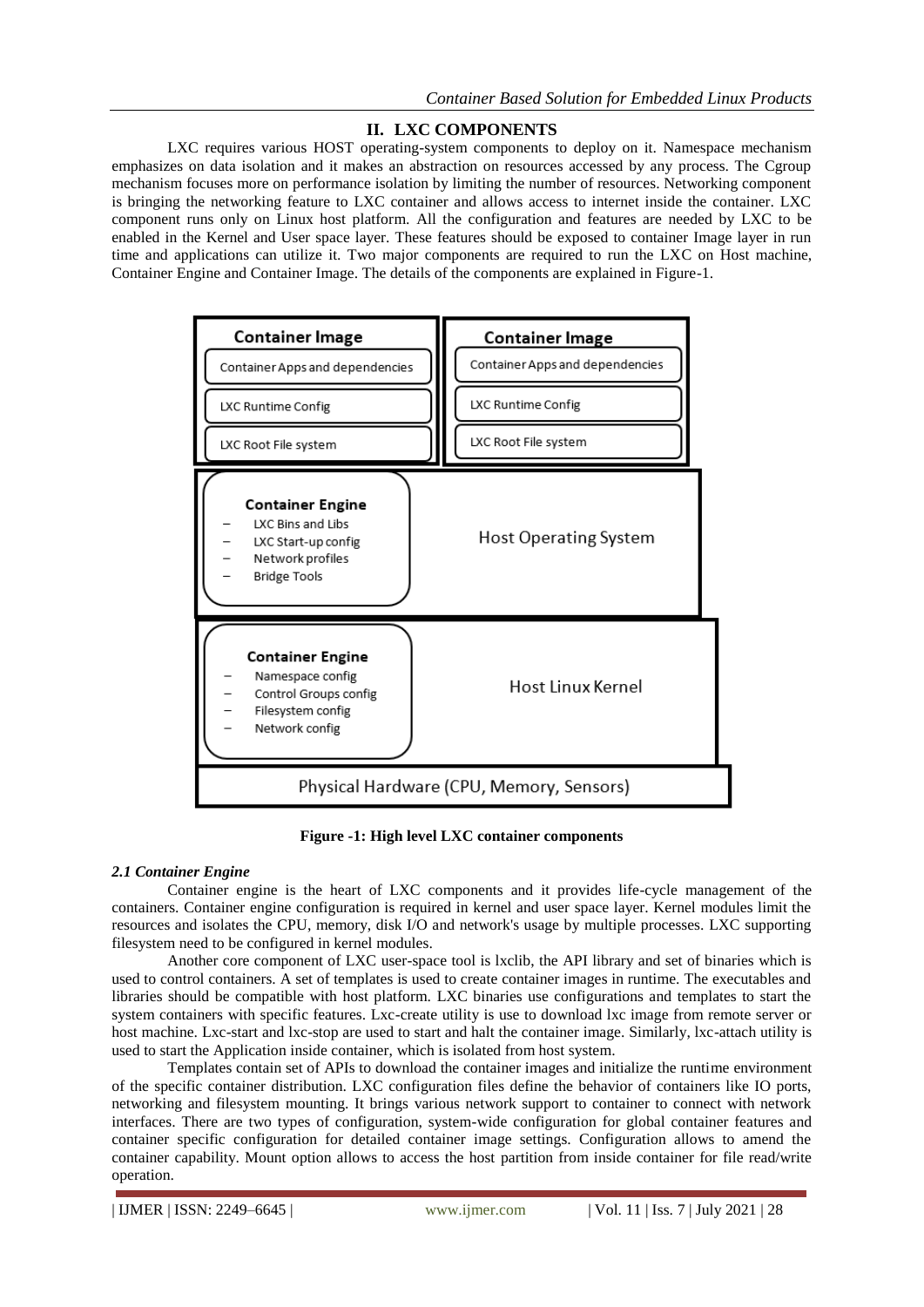### *2.2 Container Image*

Container image is composed of root file systems (RFS) with minimal operating system components. There is an official opensource Linux distribution for container images like ubuntu, fedora, etc. Container image should be a light weight package, compatible with host Linux environment and has necessary runtime system tools with standalone executable.

Container image has unique identifier with hashing (sha-256) format, mostly a compressed content. The image container has two partitions, Rootfs and metadata. Rootfs is a minimal file system which primarily contains busybox utility, boot-up scripts, device nodes and container initialization environment. The configuration comprises specific things such as username or UID, working directory, and device ports that needs to be exposed. Metadata contains details about container image, version and compatibility info.

### **III. CONTAINER COMPONENTS**

Chroot is a traditional way of changing the root directory of a process and its children. It is not very secure to start a new root directory and there is no isolation between the chroot environment and processes of the Host environment. Many secured components are added in the LXC engine to provide a secure way of launching container components as like Namespace, Cgroups and privileged container mounting.

Control groups (cgroups) is a Linux kernel feature that can be used to limit and monitor the resource used by every process. Cgroup is a resource controller, it controls the memory, cpu ,pid's and IO entity of the container. Each resource in the cgroup controllers is arranged in a hierarchical manner. High level resource limitation is applicable to child node of the controller in same cgroup.

Namespaces are significant element of the containerization to separating the processes from host. Currently, eight kinds of namespace support the container processes like IPC, cgroup, network, mount, PID, UTS, user, and time. These resources are identical and isolated instance and become available in the global environment.

CRIU (checkpoint and restore) feature helps to live migration of container on the fly, which launches a new dynamic application on the embedded product. It maintains the state of the container before stopping and restores in after migration is performed. CRIU organizes memory pre-copy and memory pre-post during container migration process.

# **IV. CONTAINER LIFE CYCLE MANAGEMENT**

The container image mounts and creates a runtime environment for containerized Application. There are various steps to start the container and link with Host system. Two types of containers will be launched based on system protection. Privileged container and unprivileged container.

The unprivileged container is the safest way to start a container. The mapping of uid and gid of the container is remapped from outside container. Container process cannot be hacked from the external process. In contrast, privileged container is created by root user and accessed by host. The various stages of lxc life cycle are explained in Figure-2.

### *4.1 Container start*

Container is initialized with resource components and it starts by lxc-create command. It uses templates as a parameter to load the container images and it launches the container with a unique ID. Configuration file is parsed and configured with scopes to act like networking, file system mounting. Lxc-ls to list all the running container info, process ID, networks and physical status of container.

#### *4.2 Application start*

Application inside the container will be started and access the resource configured by container. Lxc-start or lxcconsole with application parameters starts the application inside the container. Multiple containers can be start and supported by Host. Lxc-info provides the memory, cpu and pid list of the specified container. Container Application will use the internet of host network interface or assign dedicated physical network interface to container, decided by the LXC configuration. The Application is able to access the Host file systems, Libraries and File read/write operations.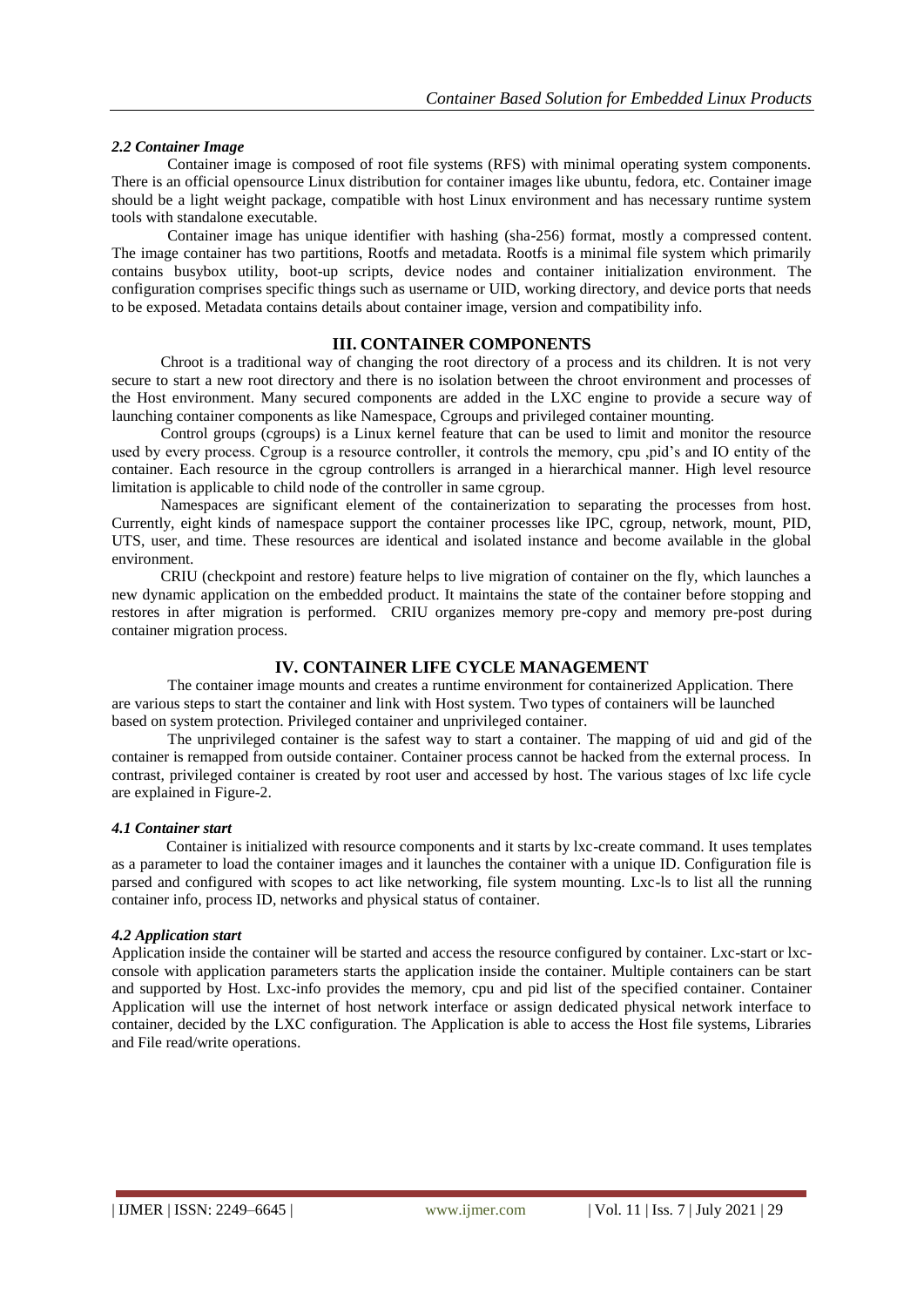

**Figure -2: Life cycle management of LXC container**

# *4.3 Application stops and store state.*

The Application stopped and it cleans the state by using lxc utilities. Any running container is stop and removed from its state. This action releases the hardware resources and cpu assign to the process. During this time, push new Application inside container mounting place and start the Application. The older configuration, library and binaries will be initialized and start the Application. CRIU helps to maintain the previous container object state.

# *4.4 Container destroys.*

The container data should be cleaned, and delete older contents and configurations. The device initiates the shutdown process or container is going to upgrade with new container images, then we need to do cleanup process. It calls the lxc-stop command to stop running the container. But the lxc configuration and image is still present in Host system. Lxc-destroy completely cleans up the data backed by container and it is removed permanently from HOST. The important lxc commands and usage with container process is described in Table-1.

| LXC Commands    | Description                                            | LXC Commands  | Description                                                                                 |
|-----------------|--------------------------------------------------------|---------------|---------------------------------------------------------------------------------------------|
| Lxc-create      | Creates a container from Image                         | $lxc$ -info   | Container details, like CPU<br>Memory<br>usages,<br>usages,<br>networking Type, IP Address. |
| lxc-checkconfig | Verifying<br>Container<br>the<br>supporting components | $Lxc-1s$      | List of running container                                                                   |
| $Lxc$ -config   | Print the Container config                             | Lxc-attach    | Attach to container shell                                                                   |
| Lxc-start       | Start the container                                    | Lxc-autostart | Start/kill auto start container                                                             |
| Lxc-stop        | Stop/halt container                                    | Lxc-console   | Launch container console                                                                    |

**Table-1 : LXC command and Descriptions**

# **V. DESIGN OF LIVE MIGRATION**

Migration of an Application inside a container helps to improve the performance for Application upgrade with minimal impact. In general, during the migration process the energy loss on the device is higher. Application upgrade will stop current state of the device like network connectivity, device peripheral connection, memory clean up, CPU runs maximum clocks, board reinitialize. It will be huge activity from server to re-establish the end-to-end communication.

But in container base Application will reduce all above impact by restarting only initializing Container and inside the application, Host process remains to continue to run on the same state. Container saving impact of application migration in embedded devices. Lxc create will copy the root file system into configured template path (/var/lib/lxc/container/rootfs). Now the complete container image is un-compressed and placed in this filesystem path. When you want to start the container application, lxc-start command changes the state to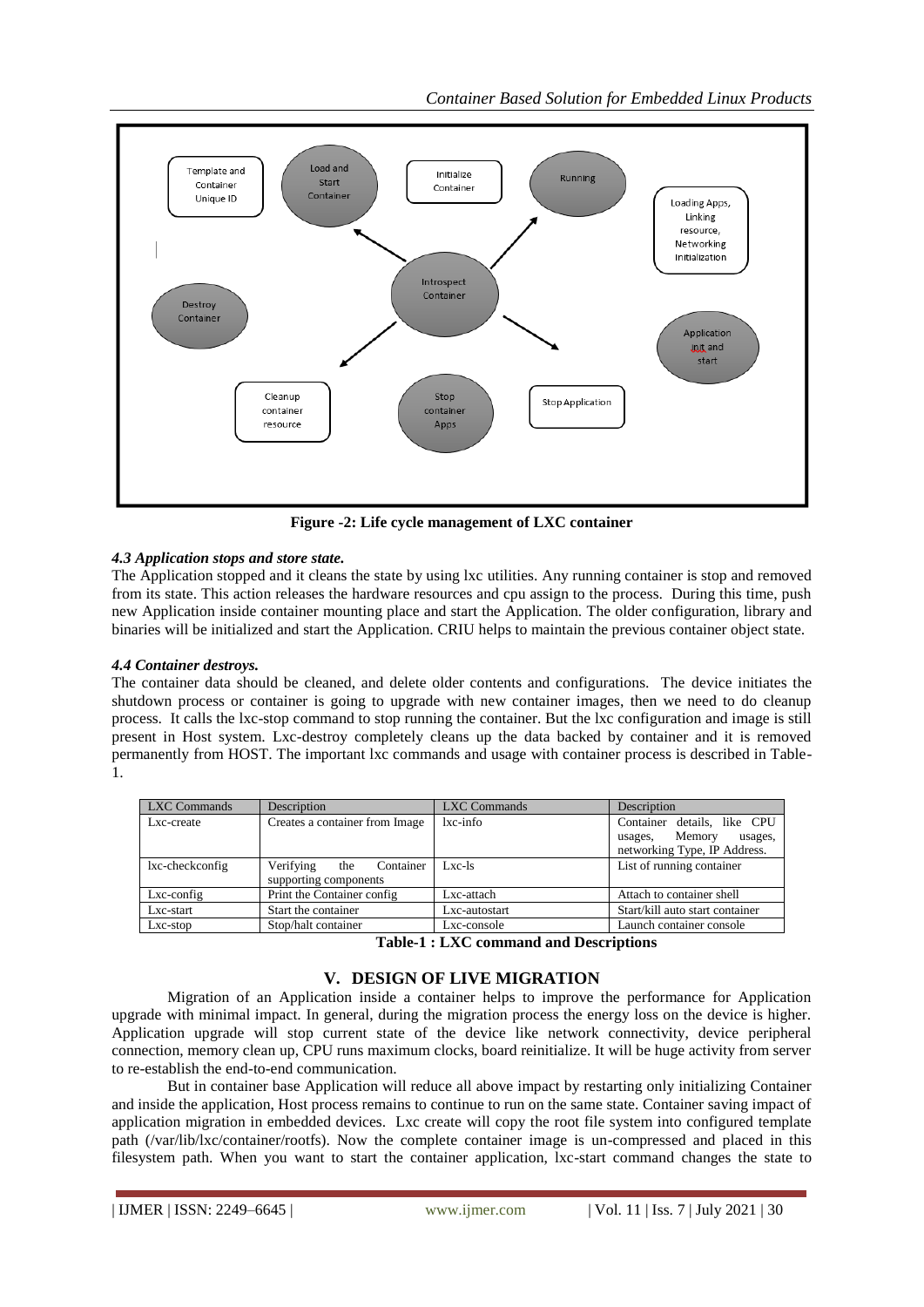container to run and execute the application inside the container. Similarly, we can stop the application and clean the state of container.

The container images should be complained with Host system. Open source Busybox utilities and compiler toolchains able to create the minimal Root file system. Another way, we can use lxc-busybox template to create RFS for target device. Lxc-create passing with busybox template creates binaries, libraries, mount folders, network configuration are used for the target container to start up. The upgraded application will be replaced inside the template path and restarts the container. This will eliminate the unnecessary re-initializing process of system and rebooting all the process list. Embed container is created from any Linux host system. It generates busybox utilities to start a container image.

lxc-create -t lxc-busybox -n embed-container lxc-start -n embed-container

# **VI. EXPERIMENTAL SET-UP**

The below experiment set-up is to understand the Live migration of a container image in the embedded product. Container kernel configuration should be enabled on the embedded device, it can verify by lxccheckconfig. The necessary container user space component is lxc-engine, it should run on the target device, Lxc-image component is Rootfs with target application and dependent component which needs to run on the container. The below table shows minimumlxc configuration required.

| $lxc.net work_type = veth$                        |
|---------------------------------------------------|
| $lxc.network-link = bridge0$                      |
| $lxc.net work-flags = up$                         |
| $lxc.net work. hwaddr = 00:16:3f:3c:1e:fe$        |
| lxc.network.ipv4 = $192.168.225.2/24$             |
| $lxc.net work.jpg4.ga feway = auto$               |
| $lxc(roots = /var/lib/lxc/container-name/rootfs)$ |
| $lxc.haltsignal = SIGUSR1$                        |
| $lxc.$ rebootsignal = SIGTERM                     |
| $lxc.utsname = test-con$                          |
| $lxc. tty = 1$                                    |
| $lxc.pts = 1$                                     |

Prime lxc user-space components are lxc binaries(lxc-xxx) and libraries (liblxc), templates (lxc-templates) and dependent components. The network virtualization layer helps to define the lxc network interfaces types like bridge, vlan, veth. Template scripts assist to container environment and lxc-busybox initializes with host system. Lxd initialization connects with cloud server using lxc networking configuration. Containers have a set of embedded Linux template and it runs by using the lxc launch command.

```
lxdinit
```
lxc launch container-name -t container-template

Lxc-start command starts the container and directly connects to one of its terminals. Then we need to run the Application inside the console. Another possibility is to start the container as a daemon and connect it using console by using lxc-console. Lxc-execute solves two step operation into single command to start the container and it launches the Application too.

lxc start -n container-name lxc console -n container-name lxc execute -n container-name Container-App

The final command is to stop and destroy the container, that is lxc-stop and lxc-destroy commands. These executables are do clean up the backing store by container and it deletes all the container configuration.

lxc stop -n container-name lxc destroy -n container-name

The valid Container image is placed in Cloud sever to upgrade the image remotely. This Container image is downloaded into embedded device by using third party OTA client. Now, running container need to stop and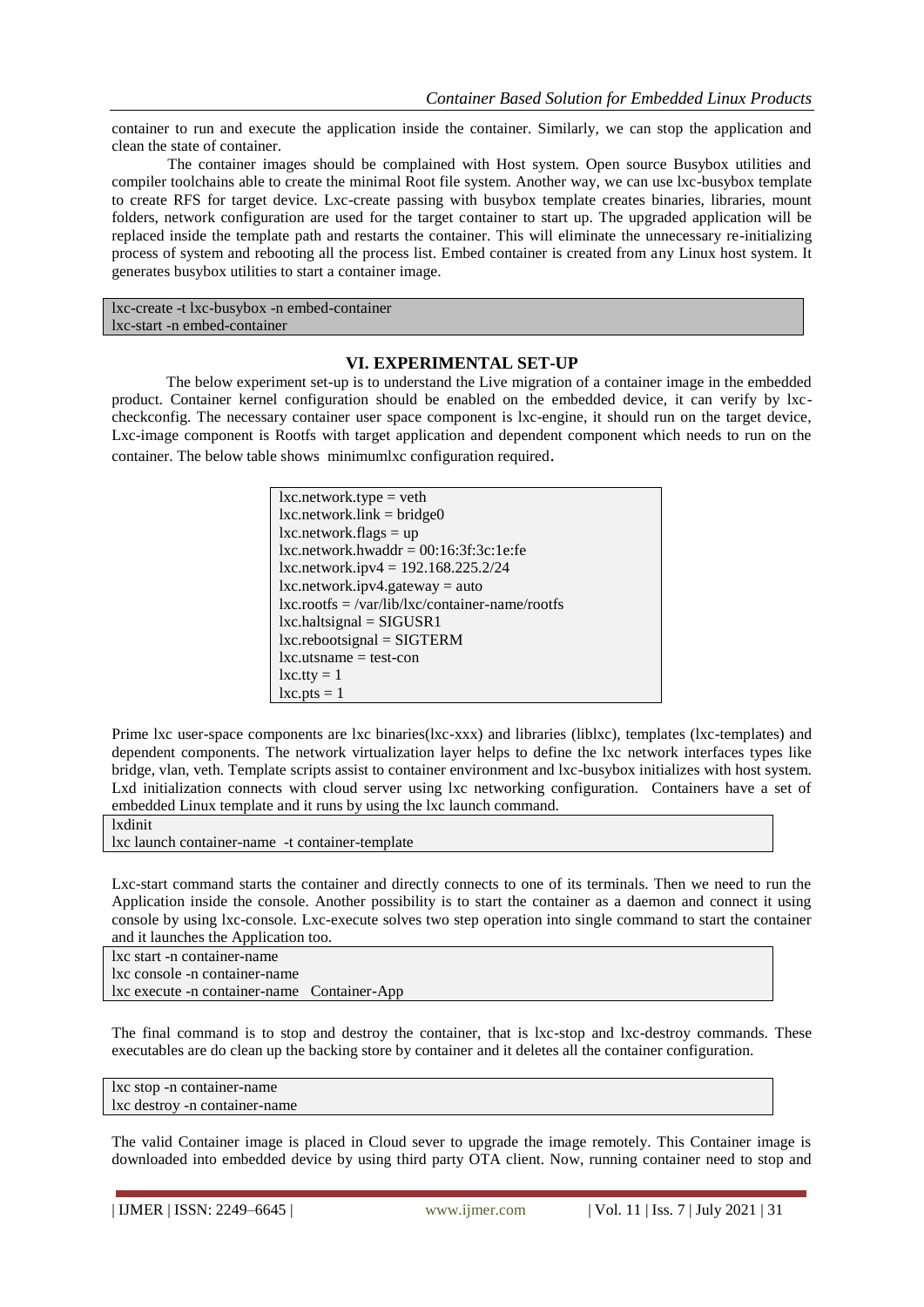clean the resource allocation by the container. After this, lxc-create need to point with newer container image and start the container by default. We can start the container by using lxc-create command passing the compressed container image.

lxc-create -t container-template -n new-container-name -- --imagetar embed-container.tar.gz

This command extracts the container image and is copied into path (/var/lib/lxc/new-container-name /rootfs). The busybox is mounted in rootfs location. It has binaries, libraries and the lxc application component. It helps to start the container and launch Application in existing steps. Figure-3 explains the Container commands with runtime sequences. The System's up and down time do the lxc command with the initialization and destroy the operations. OTA update invokes, create the container instance and runs the Application without initialization. With the benefit of LXC, the complexity involves in application migration by VM or Bare meta server is avoided.



**Figure -3: Container Runtime flows**

# **VII. PERFORMANCE AND EFFICIENCY**

The major challenge in lxd based container development is not to fit for Embedded product. The GO based programming is heavier for light weight operating systems and minimal foot print devices. On the fly, starved of lxd component is highly challenging during the container upgrade. The proposed components reduce memory used by lxc components in the target device. The auto upgraded related binaries, libraries and configurations are removed. It will do frequent checks on Cloud server for container image and impact processor cycles. Post download process and restarting of container time also reduces. The extraction of container file, mounting container images and starts Container Application are under control.

# **VIII. CONCLUSION**

The major goal of this investigation to compare the performance of container-based virtualization during the process of live migration. The verified procedure indicates that LXC component is better in overall container performance. LXC has patched up its system and has the best result in terms of system performance, its proven that LXC can increase overall system performance effectively. To conclude, container downtime and Total Migration Time are greatly reduced in Live migration and improve overall performance. It allows multiple smaller Application ease of deployment in the Software development. The factors affecting such as network or IPC latencies and configuration could be taken into account when considering the overhead of the containers

#### **REFERENCES**

- [1]. HarriManninen , 2020, "Evaluation of Container Technologies for an Embedded Linux Device", Thesis to the Degree of Master of Science in Technology at Espoo Institute.
- [2]. Pavan Sutha Varma Indukuri , 2016, "Performance comparison of Linux containers (LXC) and OpenVZ during live migration", Thesis to the Faculty of Computing at Blekinge Institute of Technology.
- [3]. Jesse Hertz, 2016, "Abusing Privileged and Unprivileged Linux Containers", An NCC Group Publication.
- McCarty. 2020, "A Practical Introduction to Container Terminology." developers.redhat.com. https://developers.redhat.com/blog/2018/02/22/container-terminology-practical-introduction
- [5]. Xin Lin, LingguangLei, 2018, "A Measurement Study on Linux Container Security: Attacks and Countermeasures", [https://doi.org/10.1145/3274694.3274720] ACSAC Association for Computing Machinery.
- [6]. AdindaRiztia Putri, RendyMunadi, RidhaMuldinaNegara , 2020, "Performance analysis of multi services on container Docker LXC, and LXD", Bulletin of Electrical Engineering and Informatics.
- [7]. Scott Murray, 2018, "Building Container Images with OpenEmbedded and the Yocto Project", Konsulko Group.